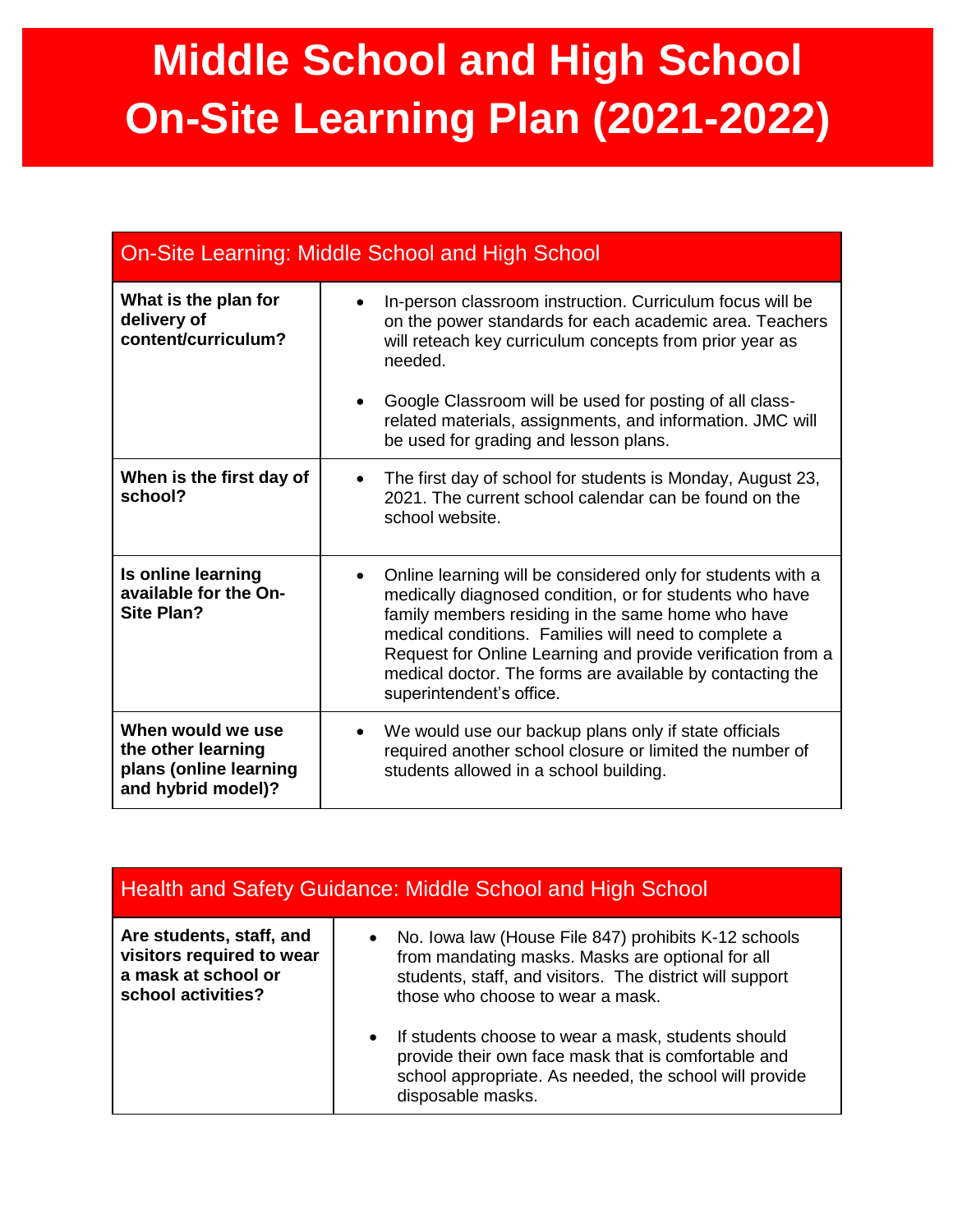| <b>Will students be</b><br>screened prior to<br>coming into the<br>building?           | No. Parents/guardians are expected to complete a<br>screening of their child(ren) at home before sending their<br>child(ren) to school.<br>Parents should screen for the following: fever or chills,<br>cough, shortness of breath or difficulty breathing, fatigue,<br>muscle or body aches, headache, new loss of taste or<br>smell, sore throat, congestion or runny nose, nausea or<br>vomiting, diarrhea.<br>Call a medical professional if symptomatic. Students<br>should not report to school if symptomatic.<br>Students showing signs of illness at school will report to<br>the nurse's office. If necessary, a parent/guardian will<br>take their child home.                                                                                                                                                       |
|----------------------------------------------------------------------------------------|---------------------------------------------------------------------------------------------------------------------------------------------------------------------------------------------------------------------------------------------------------------------------------------------------------------------------------------------------------------------------------------------------------------------------------------------------------------------------------------------------------------------------------------------------------------------------------------------------------------------------------------------------------------------------------------------------------------------------------------------------------------------------------------------------------------------------------|
| <b>What sanitation</b><br>practices will be<br>implemented in the<br>school buildings? | Custodial workers will continue to sanitize and clean<br>every classroom and common space in the school on a<br>routine basis. We will utilize cleaning equipment such as<br>electrostatic sprayers to disinfect classrooms.<br>Each classroom will have hand sanitizer and sanitation<br>wipes to use as needed. Hand sanitation stations will be<br>placed throughout the building.<br>Proper education in handwashing and sanitation will be<br>provided for all students and staff. Frequent handwashing<br>and hand sanitation will be encouraged.<br>Doors will be propped open as much as possible to allow<br>for better airflow.<br>Drinking fountains will be available throughout the day.<br>Bottle filling stations are also available, and students are<br>encouraged to bring their own water bottles from home. |
| What happens if a<br>student or school<br>employee tests positive<br>for COVID-19?     | Students and staff who are Covid-19 positive will need to<br>isolate for 5 days and return on day 6 wearing a mask; or<br>isolate for 10 days. Students who have been exposed to<br>a Covid-19 positive individual will not be required to<br>quarantine.<br>The Iowa Department of Public Health (IDPH) updated its<br>guidance to recommend that schools approach Covid-19<br>like other childhood diseases.                                                                                                                                                                                                                                                                                                                                                                                                                  |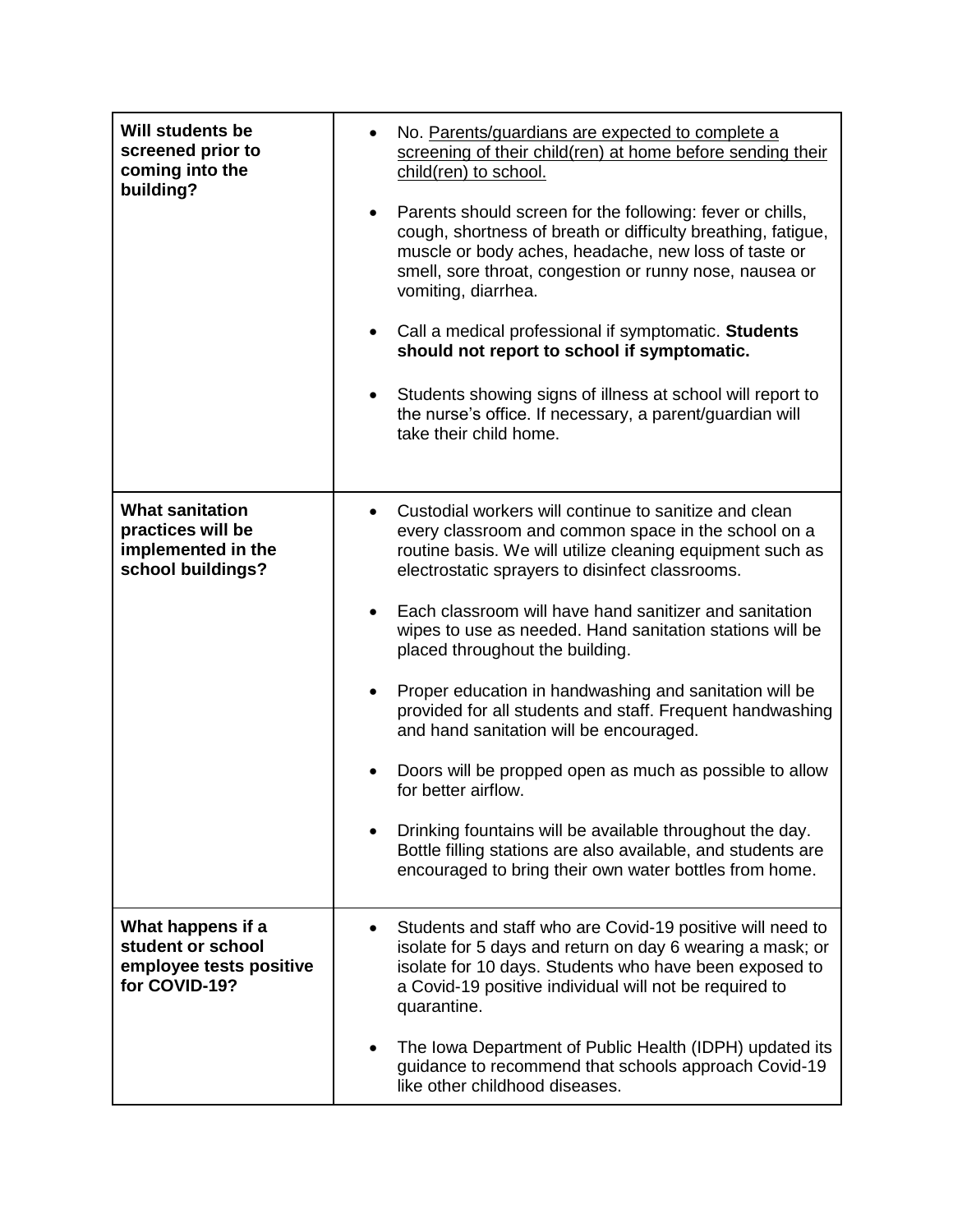|                                                                      | The IDPH adjusted Covid-19 surveillance to follow the<br>influenza model. Therefore, the IDPH is asking K-12<br>schools to report when greater than 10% of students are<br>absent due to illness (calculated per building). When<br>greater than 10% absenteeism is reported, IDPH will<br>contact the county health department to assist and<br>support the school district with an appropriate response.<br>Due to the changes noted above, including the law<br>prohibiting mandatory mask usage, Treynor School staff<br>will not be contact tracing to determine close contacts.<br>The school district will continue to monitor attendance |
|----------------------------------------------------------------------|--------------------------------------------------------------------------------------------------------------------------------------------------------------------------------------------------------------------------------------------------------------------------------------------------------------------------------------------------------------------------------------------------------------------------------------------------------------------------------------------------------------------------------------------------------------------------------------------------------------------------------------------------|
|                                                                      | rates and illness of students and staff. As needed, school<br>personnel will be in close contact with Pottawattamie<br>County Public Health as we monitor and respond to<br>Covid-19 in the school setting.                                                                                                                                                                                                                                                                                                                                                                                                                                      |
| Will the school district<br>make adjustments to the<br>on-site plan? | The school district will continue to monitor and review<br>$\bullet$<br>guidance from the Iowa Department of Public Health, the<br>Pottawattamie County Health Department, the Iowa<br>Department of Education, and the Governor's Office.                                                                                                                                                                                                                                                                                                                                                                                                       |
|                                                                      | The school district will make adjustments to the on-site<br>plan as deemed necessary to continue in-person<br>instruction throughout the school year. As in the past, we<br>will communicate any changes to parents and staff<br>through email and social media.                                                                                                                                                                                                                                                                                                                                                                                 |
| <b>Other General Guidance: Middle School and High School</b>         |                                                                                                                                                                                                                                                                                                                                                                                                                                                                                                                                                                                                                                                  |
| How will breakfast and<br>lunch protocols be<br>handled?             | All middle school and high school students will use the<br>cafeteria/commons for breakfast and lunch.                                                                                                                                                                                                                                                                                                                                                                                                                                                                                                                                            |
| Will visitors be allowed to<br>come to the school?                   | Visitors that are deemed necessary for school function<br>$\bullet$<br>will be allowed to enter the school building. Parents may<br>report to the office(s) as needed during the school day.                                                                                                                                                                                                                                                                                                                                                                                                                                                     |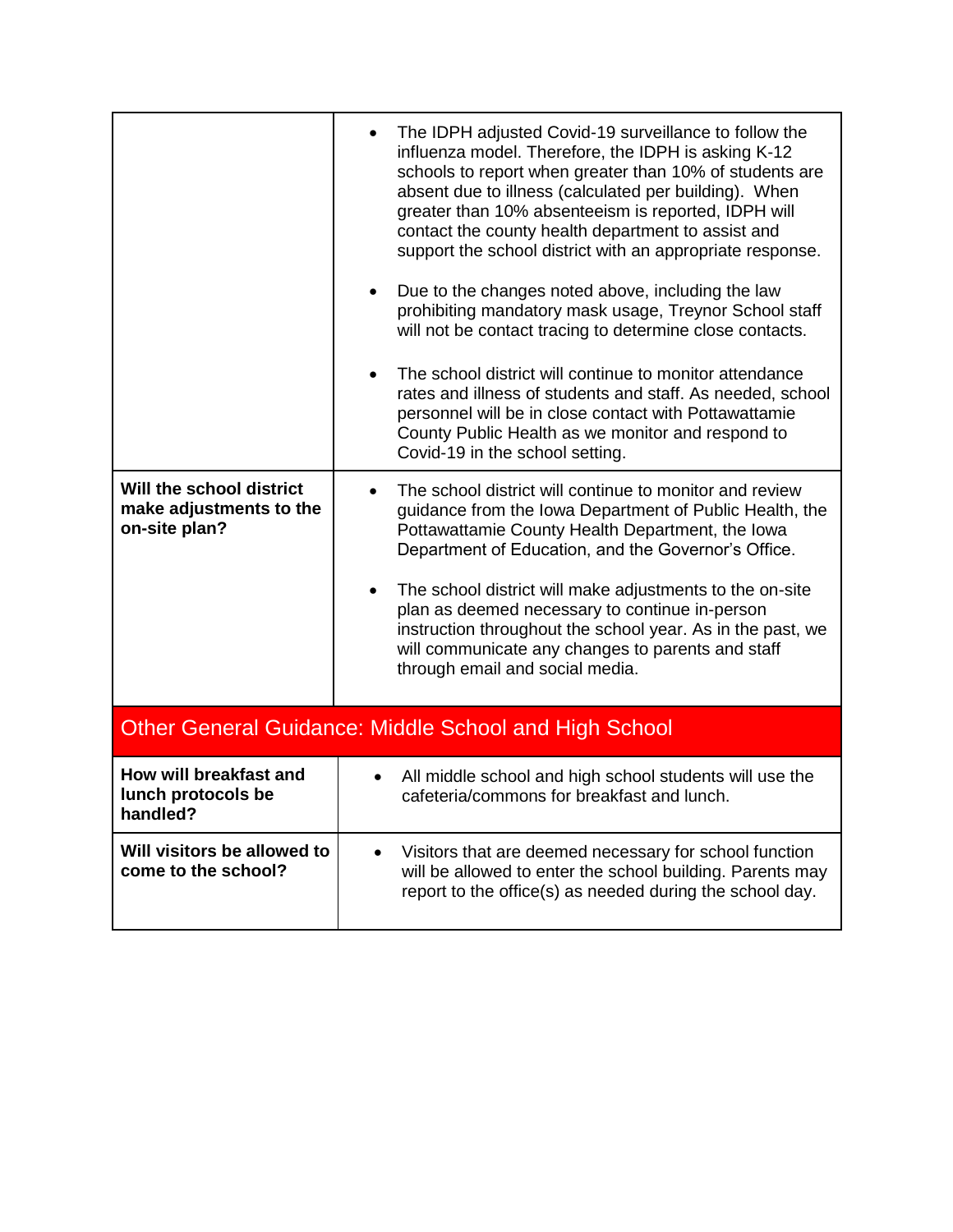## **Elementary On-Site Learning Plan (2021-2022)**

| <b>On-Site Learning: Elementary School</b>                                              |                                                                                                                                                                                                                                                                                                                                                                                                          |
|-----------------------------------------------------------------------------------------|----------------------------------------------------------------------------------------------------------------------------------------------------------------------------------------------------------------------------------------------------------------------------------------------------------------------------------------------------------------------------------------------------------|
| What is the plan for<br>delivery of<br>content/curriculum?                              | In-person classroom instruction. Curriculum focus will be<br>$\bullet$<br>on the power standards for each academic area. We will<br>prioritize reading, math, and social-emotional learning.<br>Teachers will reteach key curriculum concepts from prior<br>year as needed.                                                                                                                              |
|                                                                                         | SeeSaw (K-2) and Google Classroom (3-5) will be used as<br>needed for posting of all class-related materials,<br>assignments, and information.                                                                                                                                                                                                                                                           |
| When is the first day of<br>school?                                                     | The first day of school for students is Monday, August 23,<br>$\bullet$<br>2021. The current school calendar can be found on the<br>school website.                                                                                                                                                                                                                                                      |
| Is online learning<br>available for the On-<br><b>Site Plan?</b>                        | Online learning will be considered only for students with a<br>$\bullet$<br>medically diagnosed condition, or for students who have<br>family members residing in the same home who have<br>medical conditions. Families will need to complete a<br>Request for Online Learning and provide verification from a<br>medical doctor. The forms are available by contacting the<br>superintendent's office. |
| When would we use<br>the other learning<br>plans (online learning<br>and hybrid model)? | We would use our backup plans only if state officials<br>$\bullet$<br>required another school closure or limited the number of<br>students allowed in a school building.                                                                                                                                                                                                                                 |

| <b>Health and Safety Guidance: Elementary School</b>                                               |                                                                                                                                                                                                                                                                                                                                                                                                                           |
|----------------------------------------------------------------------------------------------------|---------------------------------------------------------------------------------------------------------------------------------------------------------------------------------------------------------------------------------------------------------------------------------------------------------------------------------------------------------------------------------------------------------------------------|
| Are students, staff, and<br>visitors required to wear<br>a mask at school or<br>school activities? | No. Iowa law (House File 847) prohibits K-12 schools<br>$\bullet$<br>from mandating masks. Masks are optional for all<br>students, staff, and visitors. The district will support those<br>who choose to wear a mask.<br>If students choose to wear a mask, students should<br>$\bullet$<br>provide their own mask that is comfortable and school<br>appropriate. As needed, the school will provide<br>disposable masks. |
|                                                                                                    |                                                                                                                                                                                                                                                                                                                                                                                                                           |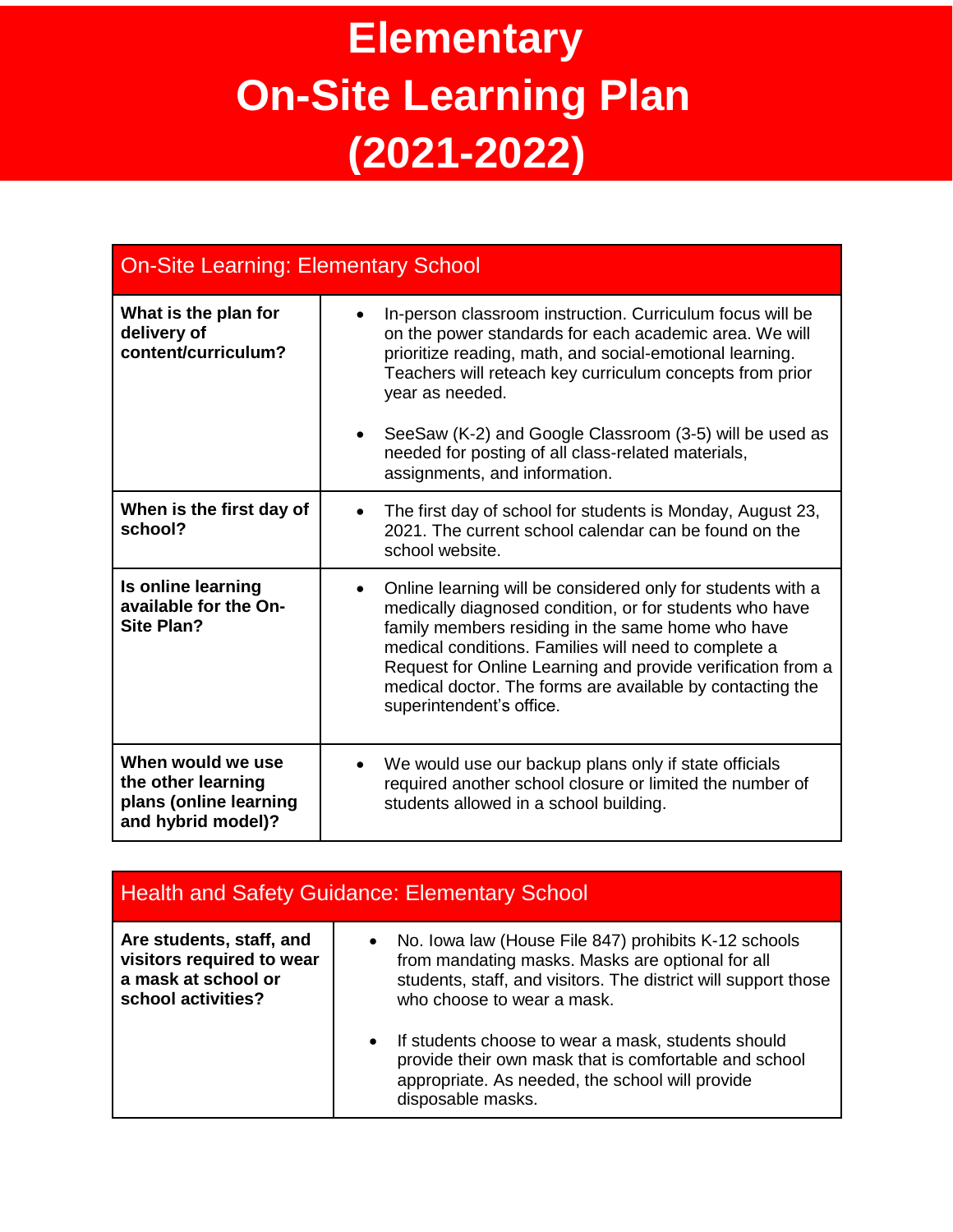| <b>Will students be</b><br>screened prior to<br>coming into the<br>building?          | No. Parents/guardians are expected to complete a<br>screening of their child(ren) at home before sending their<br>child(ren) to school.<br>Parents should screen for the following: fever or chills,<br>cough, shortness of breath or difficulty breathing, fatigue,<br>muscle or body aches, headache, new loss of taste or<br>smell, sore throat, congestion or runny nose, nausea or<br>vomiting, diarrhea.<br>Call a medical professional if symptomatic. Students<br>should not report to school if symptomatic.<br>Students showing signs of illness at school will report to<br>$\bullet$<br>the nurse's office. If necessary, a parent/guardian will<br>take their child home.                                                                                                                                                                                                                                                                                            |
|---------------------------------------------------------------------------------------|-----------------------------------------------------------------------------------------------------------------------------------------------------------------------------------------------------------------------------------------------------------------------------------------------------------------------------------------------------------------------------------------------------------------------------------------------------------------------------------------------------------------------------------------------------------------------------------------------------------------------------------------------------------------------------------------------------------------------------------------------------------------------------------------------------------------------------------------------------------------------------------------------------------------------------------------------------------------------------------|
| <b>What sanitation</b><br>practices will be<br>implemented in the<br>school building? | Custodial workers will continue to sanitize and clean<br>every classroom and common space in the school on a<br>routine basis. Student desks will be disinfected daily.<br>Each classroom will have hand sanitizer and sanitation<br>wipes to use as needed. Hand sanitation stations will be<br>placed throughout the building.<br>Proper education in handwashing and sanitation will be<br>provided for all students and staff. Frequent handwashing<br>and hand sanitation will be encouraged.<br>Students and staff will wash/sanitize hands prior to<br>$\bullet$<br>attending lunch.<br>Doors will be propped open as much as possible to allow<br>for better airflow.<br>In a setting where the sharing of items is necessary,<br>sanitization and cleaning will be used regularly.<br>Drinking fountains will be available throughout the day.<br>Bottle filling stations are also available, and students are<br>encouraged to bring their own water bottles from home. |
| What happens if a<br>student or school<br>employee tests positive<br>for COVID-19?    | Students and staff who are Covid-19 positive will need to<br>isolate for 5 days and return on day 6 wearing a mask; or<br>isolate for 10 days. Students who have been exposed to<br>a Covid-19 positive individual will not be required to<br>quarantine.                                                                                                                                                                                                                                                                                                                                                                                                                                                                                                                                                                                                                                                                                                                         |